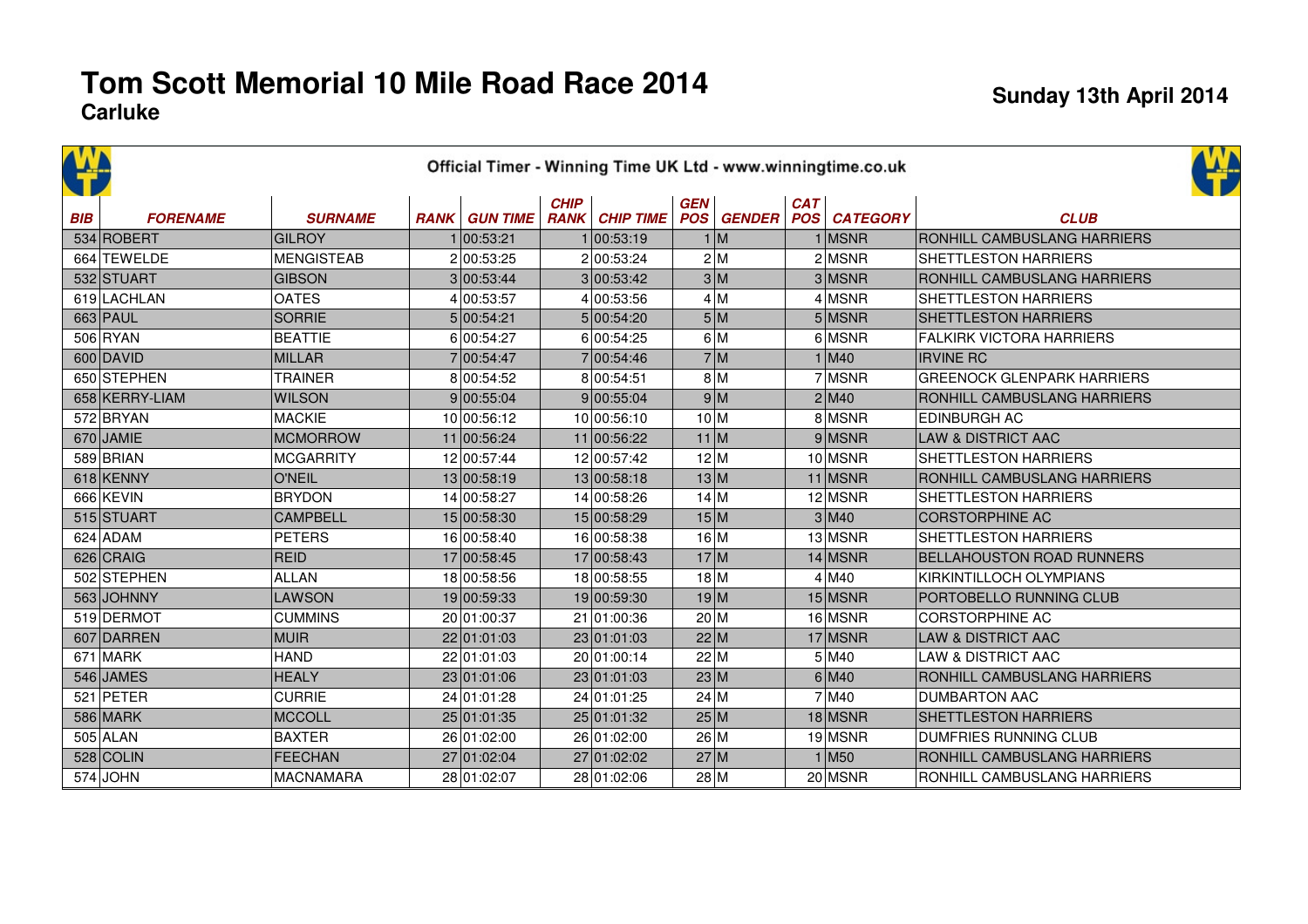| <b>BIB</b> | <b>FORENAME</b> | <b>SURNAME</b>     | <b>RANK GUN TIME</b> | <b>CHIP</b> | <b>RANK CHIP TIME</b> | GEN<br><b>POS</b> | <b>GENDER</b> | <b>CAT</b> | <b>POS CATEGORY</b>  | <b>CLUB</b>                          |  |
|------------|-----------------|--------------------|----------------------|-------------|-----------------------|-------------------|---------------|------------|----------------------|--------------------------------------|--|
|            | 561 TOMMY       | <b>LAWRENCE</b>    | 29 01:02:20          |             | 29 01:02:21           | 29 M              |               |            | 8 M40                |                                      |  |
|            | 538 SHAZAD      | <b>HAKEEM</b>      | 30 01:02:38          |             | 30 01:02:35           | 30 M              |               |            | $21$ MSNR            | RONHILL CAMBUSLANG HARRIERS          |  |
|            | $529$ LISA      | <b>FINLAY</b>      | 31 01:02:43          |             | 31 01:02:40           | 1 F               |               |            | 1 F40                | <b>DUMFRIES RUNNING CLUB</b>         |  |
|            | 638 GERARD      | <b>SCULLION</b>    | 32 01:03:18          |             | 32 01:03:15           | $31$ M            |               |            | 9 M40                | <b>BELLAHOUSTON ROAD RUNNERS</b>     |  |
|            | 665 JESSICA     | <b>OLIVER-BELL</b> | 33 01:03:20          |             | 33 01:03:16           | 2 F               |               |            | $1$ FSNR             | SHETTLESTON HARRIERS                 |  |
|            | 625 GEORGE      | <b>PETTIT</b>      | 34 01:03:25          |             | 34 01:03:23           | 32 M              |               |            | 22 MSNR              | RONHILL CAMBUSLANG HARRIERS          |  |
|            | 550 WILLIAM     | <b>JARVIE</b>      | 35 01:03:31          |             | 35 01:03:28           | 33 M              |               |            | $2$ M <sub>50</sub>  | PORTOBELLO RUNNING CLUB              |  |
|            | $576$ AVRIL     | <b>MASON</b>       | 36 01:03:37          |             | 36 01:03:32           | 3 F               |               |            | $1$ F <sub>35</sub>  | SHETTLESTON HARRIERS                 |  |
|            | $517$ EMILIO    | <b>COSIMO</b>      | 37 01:04:05          |             | 37 01:04:01           | 34 M              |               |            | $23$ MSNR            | <b>SPRINGBURN HARRIERS</b>           |  |
|            | 555 GRAEME      | <b>KENNEDY</b>     | 38 01:04:21          |             | 38 01:04:17           | 35 M              |               |            | $10$ M40             | MOTHERWELL AC                        |  |
|            | 633 ROBERT      | <b>ROSSBOROUGH</b> | 39 01:04:31          |             | 39 01:04:30           | 36 M              |               |            | $24$ MSNR            | RONHILL CAMBUSLANG HARRIERS          |  |
|            | 559 ALEXANDRA   | <b>LAMOND</b>      | 40 01:04:50          |             | 40 01:04:48           | 4 F               |               |            | $2$ FSNR             | RONHILL CAMBUSLANG HARRIERS          |  |
|            | $509$ ANDY      | <b>BUCHANAN</b>    | 41 01:05:03          |             | 41 01:05:00           | 37 M              |               |            | $25$ MSNR            | <b>CALDERGLEN HARRIERS</b>           |  |
|            | 560 ANDY        | LAW                | 42 01:05:08          |             | 42 01:05:04           | 38 M              |               |            | $3$ M <sub>50</sub>  | <b>VICTORIA PARK CITY OF GLASGOW</b> |  |
|            | $552$ RUTH      | <b>JOSS</b>        | 43 01:05:43          |             | 43 01:05:37           | 5 F               |               |            | $3$ FSNR             | <b>GIFFNOCK NORTH AAC</b>            |  |
|            | 636 GILLIAN     | <b>SANGSTER</b>    | 44 01:06:05          |             | 44 01:06:03           | 6 F               |               |            | $2$ F40              | DUNDEE ROAD RUNNERS AC               |  |
|            | 652 DAVID       | <b>VENABLES</b>    | 45 01:06:27          |             | 45 01:06:21           | 39 M              |               |            | $11$ M <sub>40</sub> | <b>GLASGOW TRIATHLON CLUB</b>        |  |
|            | 508 ANDREW      | <b>BUCHANAN</b>    | 46 01:06:43          |             | 46 01:06:37           | 40 M              |               |            | $12$ M <sub>40</sub> | MOTHERWELL AC                        |  |
|            | $668$ JOHN      | <b>MOWBRAY</b>     | 47 01:07:04          |             | 47 01:06:59           | $41$ M            |               |            | $26$ MSNR            | <b>LARKHALL YMCA HARRIERS</b>        |  |
|            | 640 CAROLE      | <b>SETCHELL</b>    | 48 01:07:19          |             | 48 01:07:10           | 7 F               |               |            | $4$ FSNR             | SHETTLESTON HARRIERS                 |  |
|            | $584$ KEVIN     | <b>MCCAIG</b>      | 49 01:07:23          |             | 50 01:07:19           | 42 M              |               |            | $4$ M <sub>50</sub>  |                                      |  |
|            | 556 MARK        | <b>KENNEDY</b>     | 50 01:07:25          |             | 51 01:07:20           | 43 M              |               |            | $13$ M40             | PORTOBELLO RUNNING CLUB              |  |
|            | 588 TONY        | <b>MCCUTCHEON</b>  | 51 01:07:27          |             | 49 01:07:18           | 44 M              |               |            | $14 \, \text{M}40$   | RONHILL CAMBUSLANG HARRIERS          |  |
|            | 570 SCOTT       | <b>LYDEN</b>       | 52 01:07:47          |             | 52 01:07:40           | 45 M              |               |            | 27 MSNR              |                                      |  |
|            | 520 LINDSEY     | <b>CURRIE</b>      | 53 01:08:10          |             | 54 01:08:05           | 8 F               |               |            | 3 F40                | <b>DUMBARTON AAC</b>                 |  |
|            | $648$ DAVE      | <b>THOM</b>        | 54 01:08:12          |             | 54 01:08:05           | 46 M              |               |            | $5$ M <sub>50</sub>  | RONHILL CAMBUSLANG HARRIERS          |  |
|            | $527$ GARY      | <b>DOWNEY</b>      | 55 01:08:13          |             | 56 01:08:10           | 47 M              |               |            | $28$ MSNR            |                                      |  |
|            | 573 ALASTAIR    | <b>MACLACHLAN</b>  | 56 01:08:14          |             | 56 01:08:10           | 48 M              |               |            | $6$ M <sub>50</sub>  | <b>BELLAHOUSTON ROAD RUNNERS</b>     |  |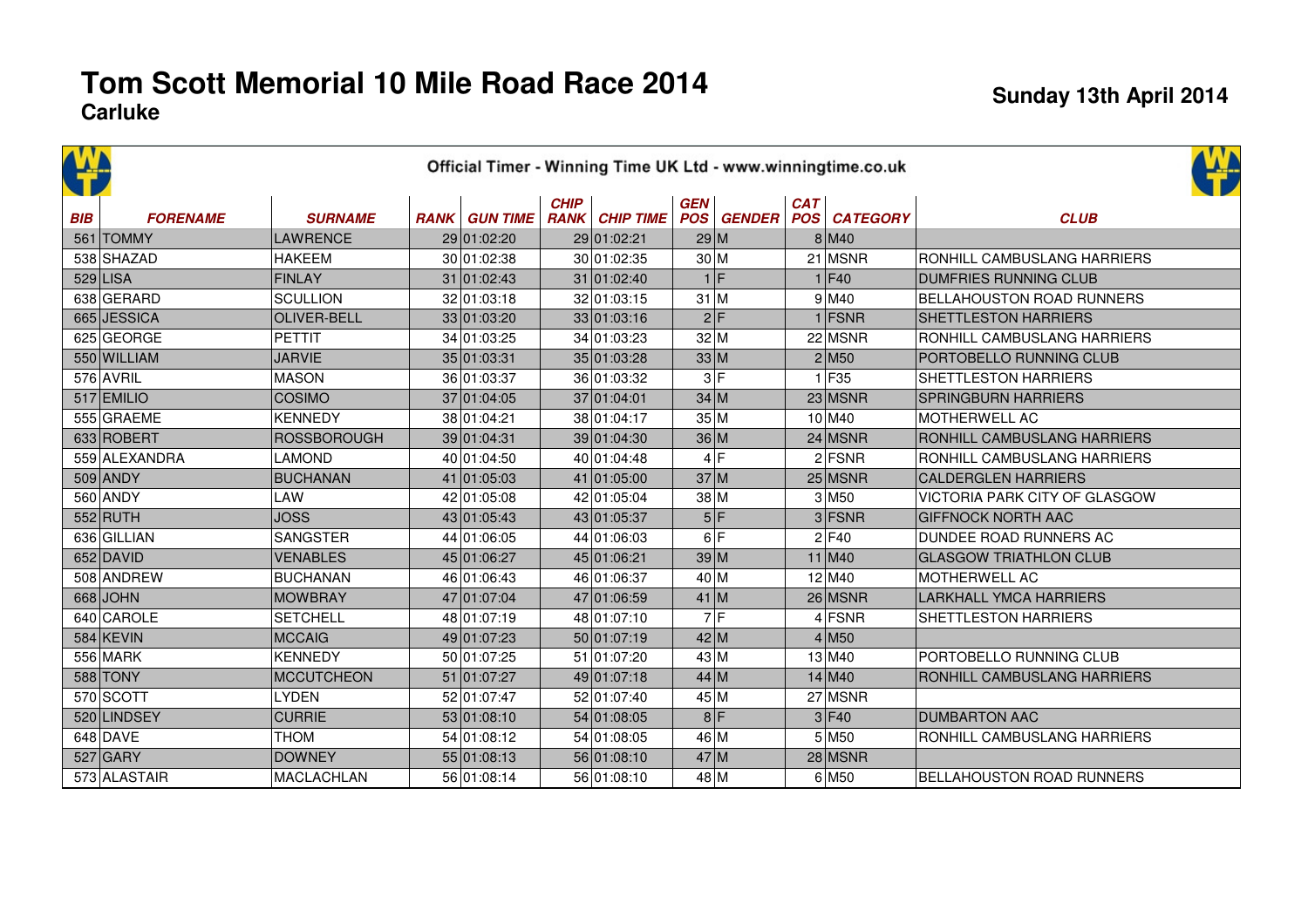|            | Official Timer - Winning Time UK Ltd - www.winningtime.co.uk |                     |  |                      |             |                       |            |  |            |                                |                                  |  |  |  |  |
|------------|--------------------------------------------------------------|---------------------|--|----------------------|-------------|-----------------------|------------|--|------------|--------------------------------|----------------------------------|--|--|--|--|
| <b>BIB</b> | <b>FORENAME</b>                                              | <b>SURNAME</b>      |  | <b>RANK GUN TIME</b> | <b>CHIP</b> | <b>RANK CHIP TIME</b> | <b>GEN</b> |  | <b>CAT</b> | <b>POS GENDER POS CATEGORY</b> | <b>CLUB</b>                      |  |  |  |  |
|            | $567$ DAVID                                                  | <b>LOCKHART</b>     |  | 57 01:08:19          |             | 57 01:08:16           | 49 M       |  |            | $29$ MSNR                      | <b>BELLAHOUSTON ROAD RUNNERS</b> |  |  |  |  |
|            | 605 ROBERT                                                   | <b>MORRISON</b>     |  | 58 01:08:28          |             | 58 01:08:23           | 50 M       |  |            | 15 M40                         |                                  |  |  |  |  |
|            | $533$ JOHN                                                   | <b>GILHOOLY</b>     |  | 59 01:08:31          |             | 59 01:08:27           | 51 M       |  |            | $7$ M <sub>50</sub>            | <b>BELLAHOUSTON ROAD RUNNERS</b> |  |  |  |  |
|            | $599$ JOHN                                                   | <b>MILL</b>         |  | 60 01:08:37          |             | 60 01:08:33           | 52 M       |  |            | $8$ M <sub>50</sub>            | DUNDEE ROAD RUNNERS AC           |  |  |  |  |
|            | $647$ YANA                                                   | <b>THANDRAYEN</b>   |  | 61 01:08:52          |             | 61 01:08:48           | 9 F        |  |            | $4$ F40                        | PORTOBELLO RUNNING CLUB          |  |  |  |  |
|            | 553 CHARLENE                                                 | <b>KELLY</b>        |  | 62 01:08:59          |             | 62 01:08:54           | $10$ F     |  |            | $5$ FSNR                       | <b>DUMBARTON AAC</b>             |  |  |  |  |
|            | 511 ROS                                                      | <b>BURTON</b>       |  | 63 01:09:12          |             | 63 01:09:05           | 53 M       |  |            | 30 MSNR                        | <b>MOTHERWELL AC</b>             |  |  |  |  |
|            | 578 WILLIAM                                                  | <b>MASON</b>        |  | 64 01:09:42          |             | 64 01:09:39           | 54 M       |  |            | $16$ M40                       | <b>DUMFRIES RUNNING CLUB</b>     |  |  |  |  |
|            | $547$ ALAN                                                   | <b>HERON</b>        |  | 65 01:09:55          |             | 65 01:09:55           | 55 M       |  |            | 31 MSNR                        | <b>DUMBARTON AAC</b>             |  |  |  |  |
|            | 580 KENNETH                                                  | <b>MAY</b>          |  | 66 01:10:06          |             | 66 01:10:02           | 56 M       |  |            | 32 MSNR                        |                                  |  |  |  |  |
|            | 536 WILLIAM                                                  | <b>GOLDIE</b>       |  | 67 01:10:50          |             | 68 01:10:44           | 57 M       |  |            | 9 M50                          | <b>DUMBARTON AAC</b>             |  |  |  |  |
|            | 501 MICHAEL                                                  | <b>AIRD</b>         |  | 68 01:10:55          |             | 69 01:10:46           | 58 M       |  |            | 33 MSNR                        |                                  |  |  |  |  |
|            | 562 BRETT                                                    | <b>LAWSON</b>       |  | 69 01:11:34          |             | 70 01:11:26           | 59 M       |  |            | 34 MSNR                        | <b>MOTHERWELL AC</b>             |  |  |  |  |
|            | 632 LOUISE                                                   | <b>ROSS</b>         |  | 70 01:12:08          |             | 71 01:12:03           | $11$ F     |  |            | $2$ F35                        | <b>BELLAHOUSTON ROAD RUNNERS</b> |  |  |  |  |
|            | $568$ JILL                                                   | <b>LOGAN</b>        |  | 71 01:12:15          |             | 72 01:12:09           | 12 F       |  |            | $3$ F <sub>35</sub>            | <b>MOTHERWELL AC</b>             |  |  |  |  |
|            | $540$ JOHN                                                   | <b>HAMILTON</b>     |  | 72 01:12:44          |             | 73 01:12:38           | 60 M       |  |            | 35 MSNR                        | <b>LAW &amp; DISTRICT AAC</b>    |  |  |  |  |
|            | 541 BENJAMIN                                                 | <b>HANDS</b>        |  | 73 01:12:53          |             | 67 01:10:15           | $61$ M     |  |            | $10$ M <sub>50</sub>           | <b>MOTHERWELL AC</b>             |  |  |  |  |
|            | 569 CHRISTOPHER                                              | LOGUE               |  | 74 01:13:24          |             | 74 01:13:17           | 62 M       |  |            | 36 MSNR                        | BELLAHOUSTON ROAD RUNNERS        |  |  |  |  |
|            | 617 DANIEL                                                   | <b>O'NEIL</b>       |  | 75 01:13:45          |             | 75 01:13:39           | 63 M       |  |            | $17$ M <sub>40</sub>           | <b>SPRINGBURN HARRIERS</b>       |  |  |  |  |
|            | 598 HENRY                                                    | <b>MERRIWEATHER</b> |  | 76 01:13:53          |             | 76 01:13:48           | $64$ M     |  |            | $18$ M40                       | <b>BELLAHOUSTON ROAD RUNNERS</b> |  |  |  |  |
|            | 660 ROBERT                                                   | <b>YOUNG</b>        |  | 77 01:14:13          |             | 77 01:14:07           | 65 M       |  |            | $1$ M70                        | <b>CLYDESDALE HARRIERS</b>       |  |  |  |  |
|            | $594$ TOM                                                    | <b>MCMILLAN</b>     |  | 78 01:14:35          |             | 78 01:14:30           | 66 M       |  |            | $1$ M60                        |                                  |  |  |  |  |
|            | 587 STEWART                                                  | <b>MCCRAE</b>       |  | 79 01:15:00          |             | 79 01:14:57           | $67$ M     |  |            | 2 M60                          | <b>CUMBERNAULD AAC</b>           |  |  |  |  |
|            | 583 ANNMARIE                                                 | <b>MCCAFFREY</b>    |  | 80 01:15:06          |             | 80 01:15:00           | 68 M       |  |            | $19$ M40                       | KIRKINTILLOCH OLYMPIANS          |  |  |  |  |
|            | 565 KENNY                                                    | <b>LEINSTER</b>     |  | 81 01:15:30          |             | 81 01:15:22           | 69 M       |  |            | $11$ M <sub>50</sub>           | <b>CALDERGLEN HARRIERS</b>       |  |  |  |  |
|            | 590 CALUM                                                    | <b>MCGILL</b>       |  | 82 01:15:34          |             | 82 01:15:28           | 70 M       |  |            | 37 MSNR                        | <b>ATHELITE</b>                  |  |  |  |  |
|            | $530$ SIAN                                                   | <b>FINLAY</b>       |  | 83 01:15:35          |             | 83 01:15:31           | 13 F       |  |            | $5$ F40                        | <b>DUMFRIES RUNNING CLUB</b>     |  |  |  |  |
|            | 635 JOHN                                                     | <b>SANDBACH</b>     |  | 84 01:15:45          |             | 84 01:15:40           | $71$ M     |  |            | 20 M40                         | <b>BELLAHOUSTON ROAD RUNNERS</b> |  |  |  |  |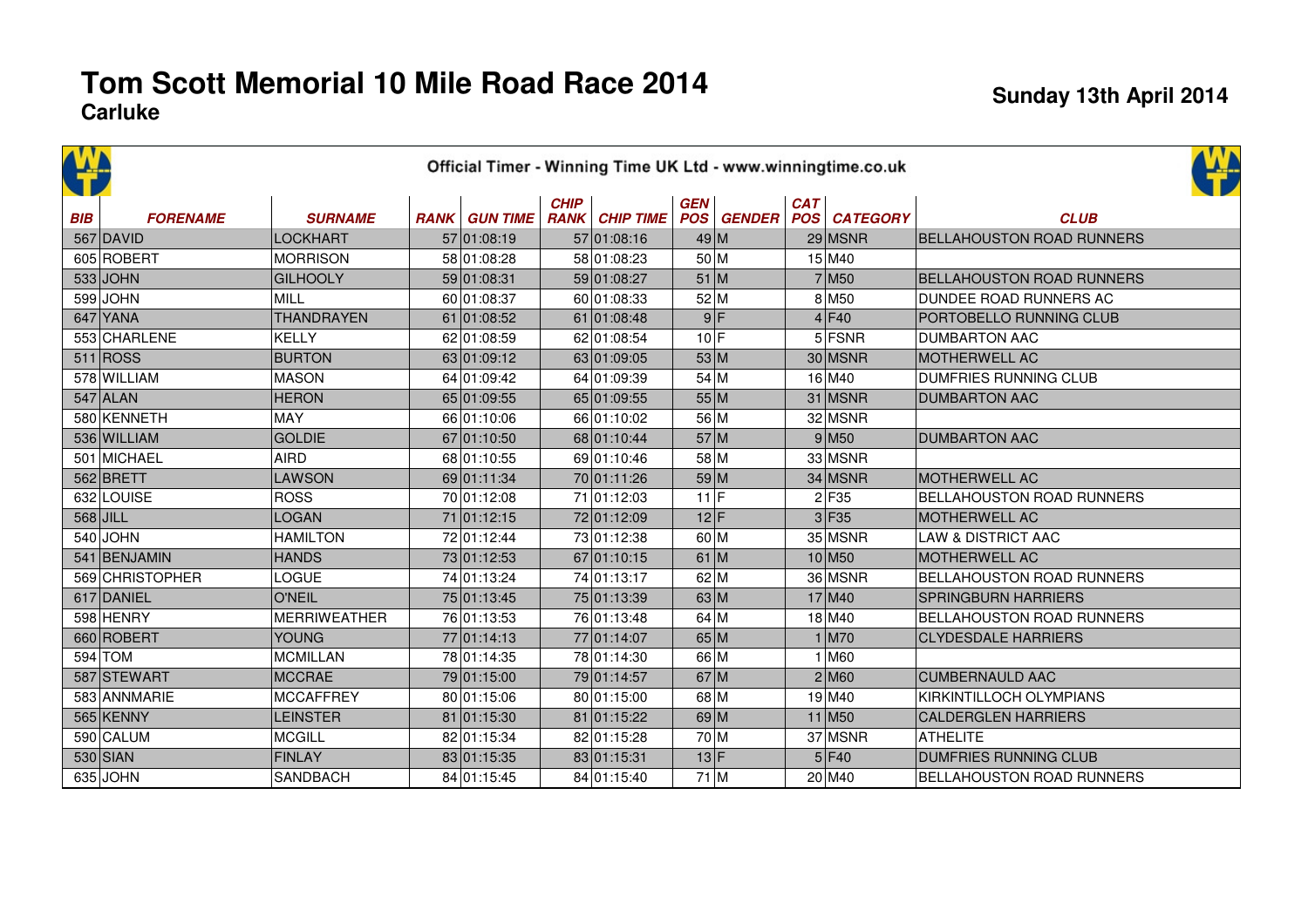|            | Official Timer - Winning Time UK Ltd - www.winningtime.co.uk |                  |     |                      |             |                       |            |                   |     |                      |                                 |  |  |  |  |
|------------|--------------------------------------------------------------|------------------|-----|----------------------|-------------|-----------------------|------------|-------------------|-----|----------------------|---------------------------------|--|--|--|--|
| <b>BIB</b> | <b>FORENAME</b>                                              | <b>SURNAME</b>   |     | <b>RANK GUN TIME</b> | <b>CHIP</b> | <b>RANK CHIP TIME</b> | <b>GEN</b> | <b>POS</b> GENDER | CAT | <b>POS CATEGORY</b>  | <b>CLUB</b>                     |  |  |  |  |
|            | $518$ TOM                                                    | <b>CRONE</b>     |     | 85 01:16:42          |             | 85 01:16:29           | 72 M       |                   |     | $21$ M40             | <b>SPSAAC</b>                   |  |  |  |  |
|            | $604$ TROY                                                   | <b>MORGAN</b>    |     | 86 01:16:54          |             | 87 01:16:49           | 73 M       |                   |     | 22 M40               | <b>CLYDERUNNERS</b>             |  |  |  |  |
| 669 IAN    |                                                              | <b>DEVOY</b>     |     | 87 01:16:58          |             | 86 01:16:47           | 74 M       |                   |     | $12$ M <sub>50</sub> | <b>STRATHAVEN STRIDERS</b>      |  |  |  |  |
|            | 575 CHARLES                                                  | <b>MAITLAND</b>  |     | 88 01:17:10          |             | 88 01:16:59           | 75 M       |                   |     | 23 M40               |                                 |  |  |  |  |
|            | $581$ JOHN                                                   | <b>MCBRIDE</b>   |     | 89 01:17:12          |             | 90 01:17:02           | 76 M       |                   |     | $13$ M <sub>50</sub> | <b>CALDERGLEN HARRIERS</b>      |  |  |  |  |
|            | 557 MICHAEL                                                  | <b>KIR WAN</b>   |     | 90 01:17:13          |             | 89 01:17:01           | 77 M       |                   |     | $14$ M <sub>50</sub> |                                 |  |  |  |  |
|            | 602 HILARY                                                   | MILLAR           |     | 91 01:17:31          |             | 91 01:17:24           | $14$ F     |                   |     | $6$ F40              | <b>GIFFNOCK NORTH AAC</b>       |  |  |  |  |
|            | $571$ DAVID                                                  | <b>MACIVER</b>   |     | 92 01:17:47          |             | 92 01:17:40           | 78 M       |                   |     | 24 M40               |                                 |  |  |  |  |
|            | 667 ROBERT                                                   | <b>WEIR</b>      |     | 94 01:17:49          |             | 94 01:17:42           | 79 M       |                   |     | 38 MSNR              |                                 |  |  |  |  |
|            | $645$ MAIRI                                                  | <b>STRUTHERS</b> |     | 94 01:17:49          |             | 96 01:17:50           | 15 F       |                   |     | $6$ FSNR             |                                 |  |  |  |  |
|            | 537 STUART                                                   | <b>GRAY</b>      |     | 95 01:17:51          |             | 93 01:17:41           | 80 M       |                   |     | $39$ MSNR            |                                 |  |  |  |  |
|            | $544$ KEITH                                                  | <b>HARPER</b>    |     | 96 01:17:54          |             | 95 01:17:46           | $81$ M     |                   |     | 15 M50               | PORTOBELLO RUNNING CLUB         |  |  |  |  |
|            | $595$ EDDIE                                                  | <b>MCQUILLAN</b> |     | 97 01:18:25          |             | 97 01:18:15           | 82 M       |                   |     | $16$ M <sub>50</sub> | LAW & DISTRICT AAC              |  |  |  |  |
|            | 596 ROSE                                                     | <b>MCROBERT</b>  |     | 98 01:18:27          |             | 98 01:18:17           | 16 F       |                   |     | $4$ F <sub>35</sub>  |                                 |  |  |  |  |
|            | $524$ PAUL                                                   | <b>DICKSON</b>   |     | 99 01:18:31          |             | 99 01:18:23           | 83 M       |                   |     | $40$ MSNR            |                                 |  |  |  |  |
|            | $615$ ANNE                                                   | <b>NOBLE</b>     |     | 100 01:18:39         |             | 100 01:18:32          | $17$ F     |                   |     | $1$ F <sub>50</sub>  | <b>TROON TORTOISES AC</b>       |  |  |  |  |
|            | 659 PAULINE                                                  | <b>WRIGHT</b>    |     | 101 01:19:24         |             | 102 01:19:19          | $18$ F     |                   |     | $7$ F40              | <b>BELLAHOUSTON ROADRUNNERS</b> |  |  |  |  |
|            | 564 RICHARD                                                  | <b>LAWTON</b>    |     | 102 01:19:25         |             | 101 01:19:16          | 84 M       |                   |     | 41 MSNR              | <b>CALDERGLEN HARRIERS</b>      |  |  |  |  |
|            | $525$ MARIA                                                  | <b>DOHERTY</b>   |     | 103 01:19:48         |             | 103 01:19:40          | 19 F       |                   |     | 8 F40                |                                 |  |  |  |  |
|            | 643 THOMAS                                                   | <b>SNEDDON</b>   |     | 104 01:20:10         |             | 104 01:19:52          | 85 M       |                   |     | 42 MSNR              | MOTHERWELL AC                   |  |  |  |  |
|            | $504$ EMMA                                                   | <b>BAKER</b>     |     | 105 01:20:32         |             | 105 01:20:32          | 20 F       |                   |     | $9$ F40              | HUNTERS BOG TROTTERS            |  |  |  |  |
|            | 539 TONY                                                     | <b>HALL</b>      |     | 106 01:21:13         |             | 106 01:21:02          | 86 M       |                   |     | $3$ M <sub>60</sub>  | <b>GARSCUBE HARRIERS</b>        |  |  |  |  |
|            | $616$ JOHN                                                   | O'HEAR           |     | 107 01:21:32         |             | 107 01:21:19          | 87 M       |                   |     | $17$ M <sub>50</sub> | <b>AIRDRIE HARRIERS</b>         |  |  |  |  |
|            | 620 LINDA                                                    | <b>OATES</b>     |     | 108 01:21:36         |             | 108 01:21:33          | 21 F       |                   |     | 2 F50                | DUMFRIES RUNNING CLUB           |  |  |  |  |
|            | 611 CAROLINE                                                 | MUTCH            |     | 109 01:21:42         |             | 109 01:21:35          | 22 F       |                   |     | $5$ F35              | <b>TROON TORTOISES AC</b>       |  |  |  |  |
|            | 613 LESLIE                                                   | NICOL            |     | 110 01:21:57         |             | 111 01:21:53          | 88 M       |                   |     | $2$ M70              | METRO ABERDEEN RUNNING CLUB     |  |  |  |  |
|            | 542 PHYLIS                                                   | <b>HANDS</b>     | 111 | 01:22:00             | 110         | 01:21:50              | 23         | F                 | 3   | F <sub>50</sub>      | <b>MOTHERWELL AC</b>            |  |  |  |  |
|            | 661 THOMAS                                                   | <b>BRIDGES</b>   | 112 | 01:22:24             | 112         | 01:22:14              | 89         | M                 | 25  | M40                  |                                 |  |  |  |  |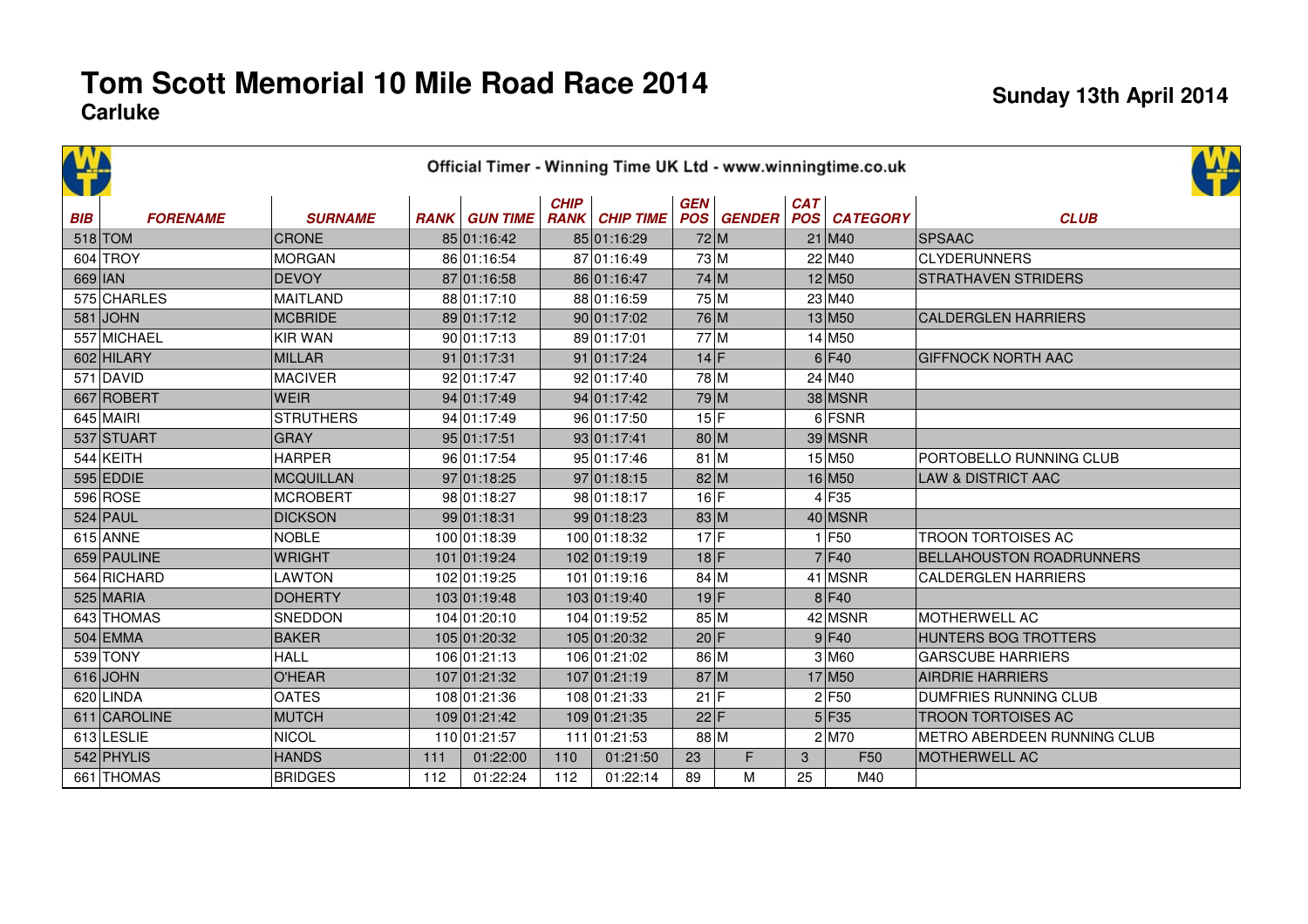| <b>CAP</b> |                 |                  |             |                 |                            |                  |                   |               |                          |                 |                                  |
|------------|-----------------|------------------|-------------|-----------------|----------------------------|------------------|-------------------|---------------|--------------------------|-----------------|----------------------------------|
| <b>BIB</b> | <b>FORENAME</b> | <b>SURNAME</b>   | <b>RANK</b> | <b>GUN TIME</b> | <b>CHIP</b><br><b>RANK</b> | <b>CHIP TIME</b> | GEN<br><b>POS</b> | <b>GENDER</b> | <b>CAT</b><br><b>POS</b> | <b>CATEGORY</b> | <b>CLUB</b>                      |
|            | $513$  JAN      | <b>CAMPBELL</b>  | 113         | 01:22:41        | 114                        | 01:22:35         | 90                | M             | 26                       | M40             | <b>HUNTERS BOG TROTTERS</b>      |
|            | 601 DEREK       | <b>MILLAR</b>    | 114         | 01:22:48        | 113                        | 01:22:33         | 91                | M             | 27                       | M40             |                                  |
|            | $657$ JIM       | <b>WILSON</b>    | 116         | 01:23:02        | 116                        | 01:22:47         | 92                | M             | $\overline{4}$           | M60             |                                  |
|            | 628 MARGUERITE  | <b>ROBERTSON</b> | 116         | 01:23:02        | 116                        | 01:22:47         | 24                | F             | $\overline{4}$           | F <sub>50</sub> |                                  |
|            | 662 JILL        | <b>MCADAM</b>    | 117         | 01:23:15        | 117                        | 01:23:05         | 25                | F             | 10                       | F40             |                                  |
|            | 637 DAVID       | <b>SCOTT</b>     | 118         | 01:24:07        | 118                        | 01:23:58         | 93                | M             | 43                       | <b>MSNR</b>     |                                  |
|            | 641 RODDY       | <b>SIMPSON</b>   | 119         | 01:24:34        | 119                        | 01:24:24         | 94                | M             | 5                        | <b>M60</b>      | <b>LINLITHGOW AC</b>             |
|            | 629 EDDIE       | <b>ROCKS</b>     | 120         | 01:25:07        | 120                        | 01:24:55         | 95                | M             | 18                       | M50             |                                  |
|            | 623 ELIZABETH   | <b>PATERSON</b>  | 121         | 01:25:18        | 121                        | 01:25:06         | 26                | F             | 11                       | F40             |                                  |
|            | $503$ DAVID     | <b>ARCHIBALD</b> | 122         | 01:25:31        | 122                        | 01:25:21         | 96                | M             | 44                       | <b>MSNR</b>     | <b>BELLAHOUSTON ROAD RUNNERS</b> |
|            | $656$ ALAN      | <b>WEIR</b>      | 123         | 01:25:52        | 123                        | 01:25:41         | 97                | M             | 28                       | M40             | <b>JOG SCOTLAND</b>              |
|            | 672 ANDREW      | <b>SCOTT</b>     | 124         | 01:25:55        | 124                        | 01:25:42         | 98                | M             | 29                       | M40             | <b>MAC</b>                       |
|            | 603 RICHARD     | <b>MILLS</b>     | 125         | 01:25:59        | 125                        | 01:25:51         | 99                | M             | 45                       | <b>MSNR</b>     | <b>CLYDERUNNERS</b>              |
|            | 582 DONALD      | <b>MCCAFFER</b>  | 126         | 01:26:17        | 126                        | 01:26:05         | 100               | M             | 6                        | M60             | <b>MOTHERWELL AC</b>             |
|            | 543 JOANNE      | <b>HARKINS</b>   | 127         | 01:26:37        | 127                        | 01:26:25         | 27                | F             | $\overline{7}$           | <b>FSNR</b>     | <b>SHETTLESTON HARRIERS</b>      |
|            | 577 GERARD      | <b>MASON</b>     | 128         | 01:26:39        | 128                        | 01:26:30         | 101               | M             | 19                       | M50             | SHETTLESTON HARRIERS             |
|            | 597 MAUREEN     | <b>MCVEY</b>     | 129         | 01:26:56        | 129                        | 01:26:49         | 28                | F             | 5                        | F <sub>50</sub> | <b>GIFFNOCK NORTH AAC</b>        |
|            | 606 ALAN        | <b>MORWOOD</b>   | 130         | 01:27:00        | 130                        | 01:26:54         | 102               | M             | $\overline{7}$           | M60             |                                  |
|            | $507$ ALLAN     | <b>BROWNIE</b>   | 131         | 01:27:21        | 131                        | 01:27:11         | 103               | M             | 8                        | <b>M60</b>      |                                  |
|            | $649$ JIM       | <b>TRACEY</b>    | 132         | 01:27:28        | 132                        | 01:27:17         | 104               | M             | 20                       | M50             | MOTHERWELL AC                    |
|            | 593 JACQUELINE  | <b>MCMASTER</b>  | 133         | 01:27:29        | 133                        | 01:27:21         | 29                | F             | 6                        | F <sub>50</sub> | <b>LARKHALL YMCA HARRIERS</b>    |
|            | 551 MARSHA      | <b>JENKINS</b>   | 134         | 01:28:23        | 134                        | 01:28:15         | 30                | F             | 12                       | F40             | WARE JOGGERS                     |
|            | 634 JAMES       | <b>ROWLEY</b>    | 135         | 01:28:36        | 135                        | 01:28:29         | 105               | M             | 9                        | <b>M60</b>      | <b>LAW &amp; DISTRICT AAC</b>    |
|            | 631 LESLEY      | <b>ROSS</b>      | 136         | 01:32:01        | 136                        | 01:31:51         | 31                | F             | 13                       | F40             | MOTHERWELL AC                    |
|            | $522$ COLIN     | <b>DARROCH</b>   | 137         | 01:34:13        | 137                        | 01:34:06         | 106               | M             | 30                       | M40             |                                  |
|            | 639 LAURA       | <b>SCULLION</b>  | 138         | 01:34:37        | 138                        | 01:34:21         | 32                | F             | 6                        | F35             |                                  |
|            | 654 ALISON      | <b>WALLACE</b>   | 140         | 01:36:11        | 139                        | 01:35:58         | 34                | F             | 9                        | <b>FSNR</b>     |                                  |
|            | 614 LYNNE       | <b>NICOL</b>     | 140         | 01:36:11        | 140                        | 01:35:59         | 34                | F             | 9                        | <b>FSNR</b>     |                                  |